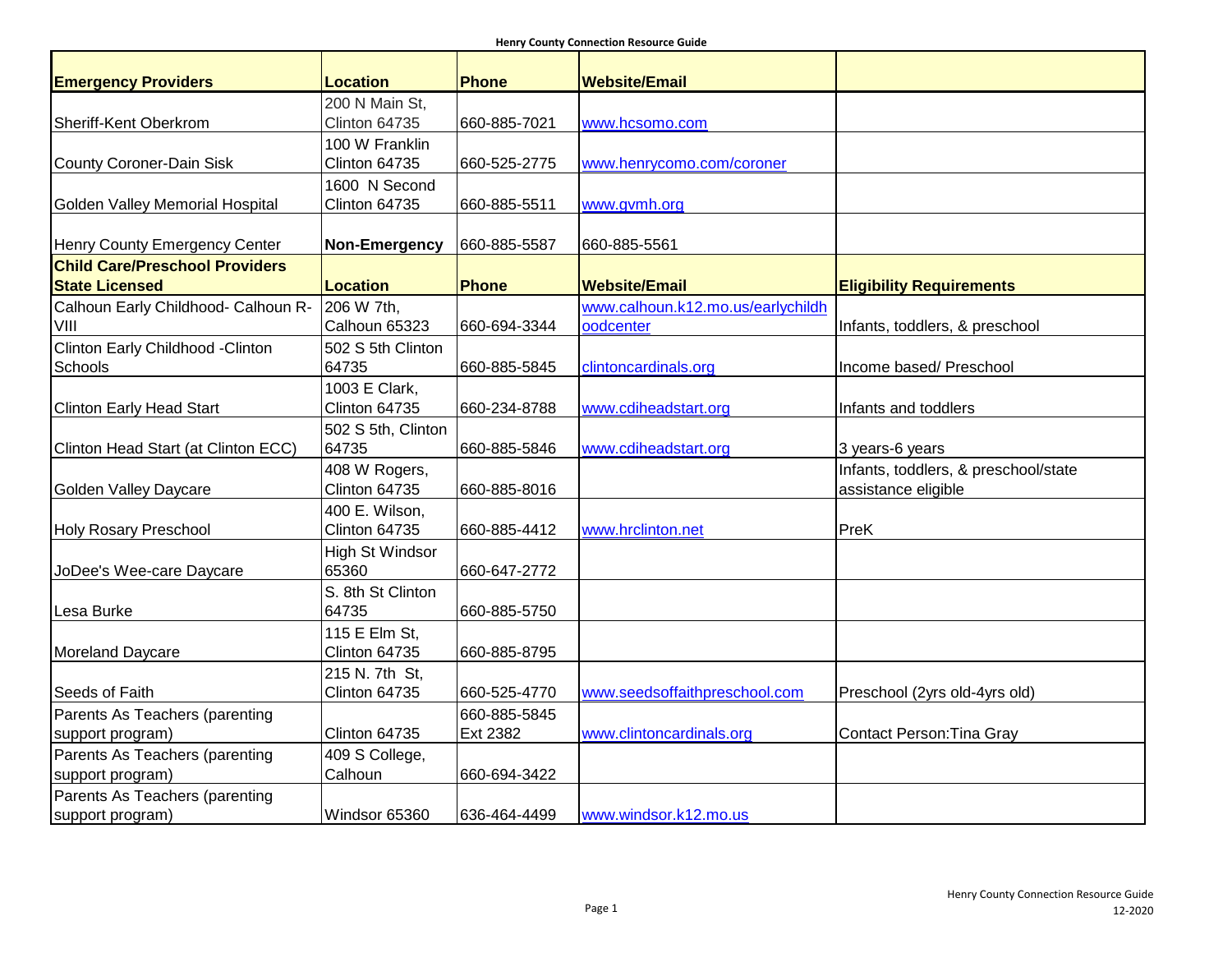| <b>Clothing</b>                  | <b>Location</b>    | <b>Phone</b> | <b>Website/Email</b>              | <b>Eligibility Requirements</b>               |
|----------------------------------|--------------------|--------------|-----------------------------------|-----------------------------------------------|
|                                  | 205 S.             |              |                                   |                                               |
|                                  | Washington,        |              |                                   |                                               |
| Golden Valley Door of Hope       | Clinton 64735      | 660-890-7011 | www.gvdoorofhope.org              | Maternity/Infant Clothing                     |
|                                  | Thrift store in    | 660-492-5832 |                                   |                                               |
| Henry County Rescue Mission      | Windsor 65360      | Frank        | N/A                               | None noted                                    |
|                                  | 1317 S. 2nd St.    |              | director@ClintonSamaritanCenter.c | Open to the public, some requirements for     |
| Samaritan Thrift Shoppe          | Clinton 64735      | 660-885-3407 | <b>om</b>                         | assistance                                    |
| <b>Dental Provider</b>           | <b>Location</b>    | <b>Phone</b> | <b>Website/Email</b>              | <b>Eligibility Requirements</b>               |
|                                  | 1800 Community     |              |                                   | Medicaid accepted, sliding scale. Offers      |
| Compass Health Network: Dental   | Drive, Clinton     | 660-890-8195 | CompassHealthNetwork.org          | preventative and restorative dentistry.       |
|                                  | <b>Local Phone</b> |              |                                   |                                               |
| <b>Disaster Response</b>         | <b>Number</b>      | <b>Phone</b> | <b>Website/Email</b>              | <b>Eligibility Requirements</b>               |
|                                  |                    |              |                                   | clothing money during a disaster such as a    |
| American Red Cross--Henry County | 660-885-5588       | 800-383-8408 | Contact via phone                 | fire, flood or tornado                        |
|                                  |                    |              |                                   |                                               |
| Vin Journey-Emergency Management | 220-B Washington   |              |                                   |                                               |
| Director                         | St, Clinton 64735  | 816-916-4567 | henrycoema2dd@gmail.com           |                                               |
| Samaritan Center                 | 660-885-8555       | 660-885-8555 | Contact via phone                 | <b>Emergency lodging</b>                      |
|                                  |                    |              |                                   |                                               |
| <b>Employment</b>                | <b>Location</b>    | <b>Phone</b> | <b>Website/Email</b>              | <b>Eligibility Requirements</b>               |
| Sr Community Service Employment/ | 1701 N 2nd St      | 660-233-4054 | Contact via phone or              |                                               |
| <b>AARP</b>                      | Suite 100 Clinton  | Christine    | cparrish@aarp.org                 | Must be over 55 & income eligble              |
| West Central MO Comm Action      | 702 E Ohio, Suite  |              |                                   |                                               |
| Agency-Skills Up & Comm Services | 16, Clinton        | 660-885-5508 | www.wcmcaa.org                    | Enrollment determined by eligibility          |
|                                  |                    |              |                                   |                                               |
| <b>Extreme Weather Support</b>   | <b>Location</b>    | <b>Phone</b> | <b>Website/Email</b>              | <b>Eligibility Requirements</b>               |
|                                  | 970 E. Sedalia,    |              |                                   |                                               |
| <b>Clinton Senior Center</b>     | Clinton 64735      | 660-885-3482 | Contact via phone                 | <b>Cooling Center</b>                         |
|                                  | 702 E Ohio, Unit   |              |                                   |                                               |
| <b>Salvation Army</b>            | 16, Clinton        | 660-885-5508 | N/A                               | Fans for summer                               |
|                                  | 1317 S. 2nd St.    |              | director@ClintonSamaritanCenter.c |                                               |
| Samaritan Center                 | Clinton 64735      | 660-885-3407 | <b>om</b>                         | Fans, portable heaters, based on availability |
|                                  |                    |              |                                   | AC units for individuals with disability,     |
| West-Central Independent Living  | No office in       |              |                                   | income limits, no ac or not working, medical  |
| Solutions                        | Clinton            | 866-806-5191 |                                   | verification                                  |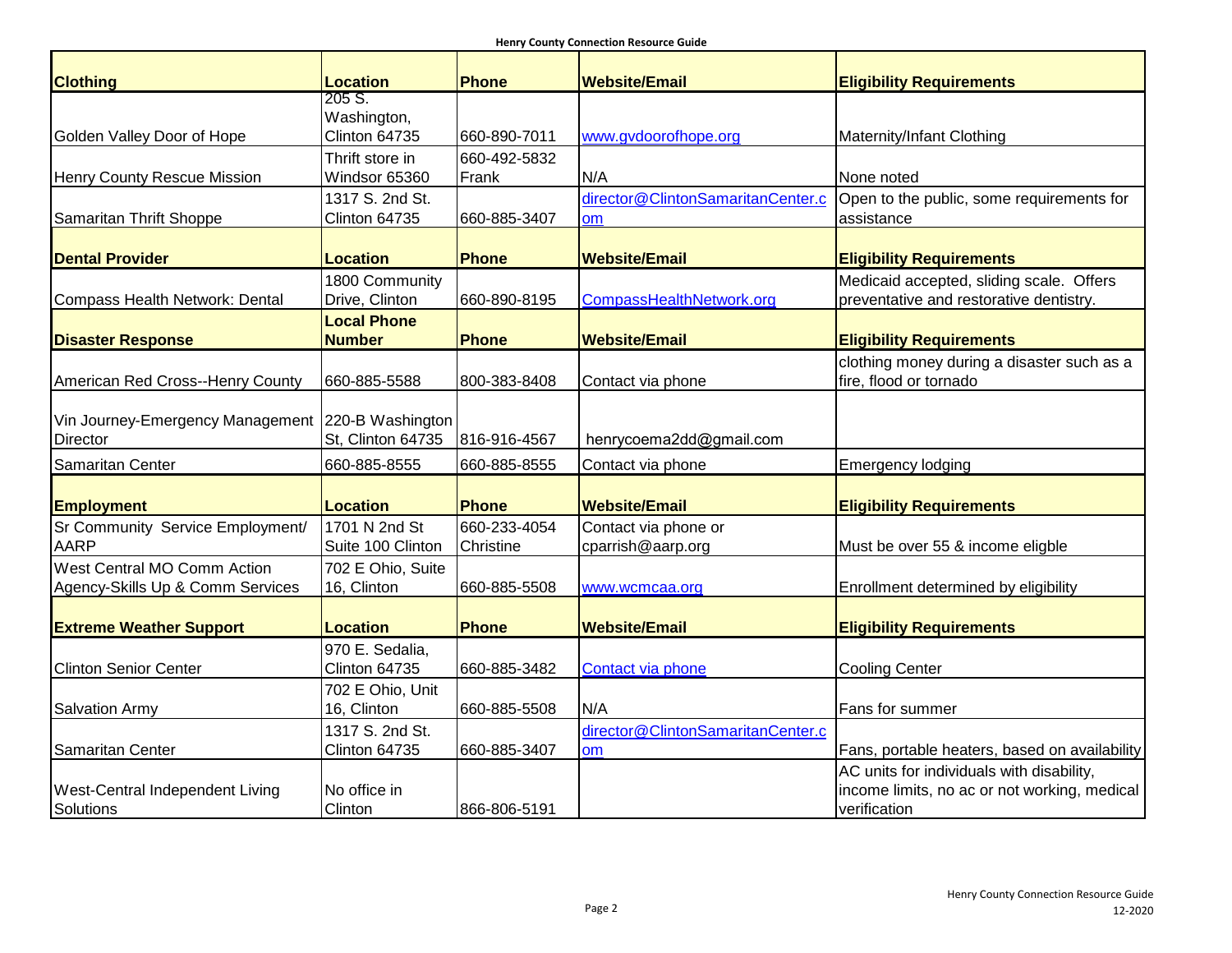| Food                                                                                      | <b>Location</b>                              | Phone                 | <b>Website/Email</b>                           | <b>Eligibility Requirements</b>                                                                                                                                                                                                                    |
|-------------------------------------------------------------------------------------------|----------------------------------------------|-----------------------|------------------------------------------------|----------------------------------------------------------------------------------------------------------------------------------------------------------------------------------------------------------------------------------------------------|
|                                                                                           | 210 W. Allen St.                             |                       |                                                | Emergency Food bank, 1x every 4-6                                                                                                                                                                                                                  |
| <b>Allen Street Baptist</b>                                                               | Clinton 64735                                | 660-885-2127          | www.allenstreetclinton.com/                    | months                                                                                                                                                                                                                                             |
| Golden Valley Seventh Day Adventist<br>Church                                             | 2000 N.<br>Community Drive,<br>Clinton 64735 | 660-885-4217          | www.gvsda.com/                                 | Harvesters Food drop is held the third Monday of<br>each month in the church parking lot. No income<br>quidelines. Food is intended for families in need of<br>assistance. No charge for food. First-come, first-<br>served. Be in line by 9:00am. |
| <b>GV Door of Hope</b>                                                                    | 205 S.<br>Washington St.<br>Clinton 64735    | 660-890-7011          | www.gvdoorofhope.org                           | Formula/Food for Infants, Resources                                                                                                                                                                                                                |
| <b>Harvesters SNAP Helpline</b>                                                           |                                              | 877-653-9522          | snap@harvesters.org                            |                                                                                                                                                                                                                                                    |
| Henry County FSD Office                                                                   | 1661 N. 2nd St.<br>Clinton 64735             | 660-885-5531          | Contact via phone                              | FoodStampProgram/SNAP, income<br>guidelines                                                                                                                                                                                                        |
| Henry County Health Center Women,<br>Infant, Children (WIC)                               | 1800 Community<br>Drive, Ste A               | 660-885-8195          | www.henrycohealth.org                          | WIC, Income Guidelines.                                                                                                                                                                                                                            |
|                                                                                           | 1317 S. 2nd St.                              |                       | director@ClintonSamaritanCenter.c              |                                                                                                                                                                                                                                                    |
| Samaritan Center Food Pantry                                                              | Clinton 64735                                | 660-885-3407          | om                                             | 1 x per month, income guidelines.                                                                                                                                                                                                                  |
| <b>Free Meals</b>                                                                         | <b>Location</b>                              | <b>Phone</b>          | <b>Website/Email</b>                           | <b>Eligibility Requirements</b>                                                                                                                                                                                                                    |
| <b>Clinton Senior Center ** Currently only</b><br>serving curbside hot meals due to COVID | 970 E. Sedalia,<br>Clinton 64735             | 660-885-3482          | information@goaging.org                        | Lunch is Mon thru Fri, 11am-1 pm; Donation for over<br>60, \$7.48 for under 60. Home delivered meals for<br>qualified seniors.                                                                                                                     |
| Henry County Rescue Mission First                                                         | 209 E. Jefferson                             |                       |                                                | 1 <sup>st</sup> /3 <sup>rd</sup> Thursdays Church Service required                                                                                                                                                                                 |
| <b>Baptist Ch Downtown Office</b>                                                         | St, Clinton                                  | 660-492-5832          | N/A                                            | 5pm, Dinner at 6pm                                                                                                                                                                                                                                 |
| <b>Clinton Christian Church</b>                                                           | 1201 E Ohio<br>Clinton 64735                 | 660-885-4384          |                                                | Community Café- Monday 4:30-6:30                                                                                                                                                                                                                   |
| <b>Windsor Senior Center</b>                                                              | 201 S. Main,<br>Windsor 65360                | 660-647-3224          | information@goaging.org                        | Lunch is Mon thru Thu, 11am-1 pm; Donation for over<br>60, \$7.48 for under 60. Home delivered meals for<br>qualified seniors.                                                                                                                     |
| <b>Furniture/Appliances</b>                                                               | <b>Location</b>                              | <b>Phone</b>          | <b>Website/Email</b>                           | <b>Eligibility Requirements</b>                                                                                                                                                                                                                    |
| Henry County Rescue Mission                                                               | Thrift store in<br>Windsor 65360             | 660-492-5832<br>Frank | N/A                                            | None noted                                                                                                                                                                                                                                         |
| Samaritan Thrift Shoppe                                                                   | 1317 S. 2nd St.<br>Clinton 64735             | 660-885-3407          | director@ClintonSamaritanCenter.c<br><b>om</b> | Open to the public                                                                                                                                                                                                                                 |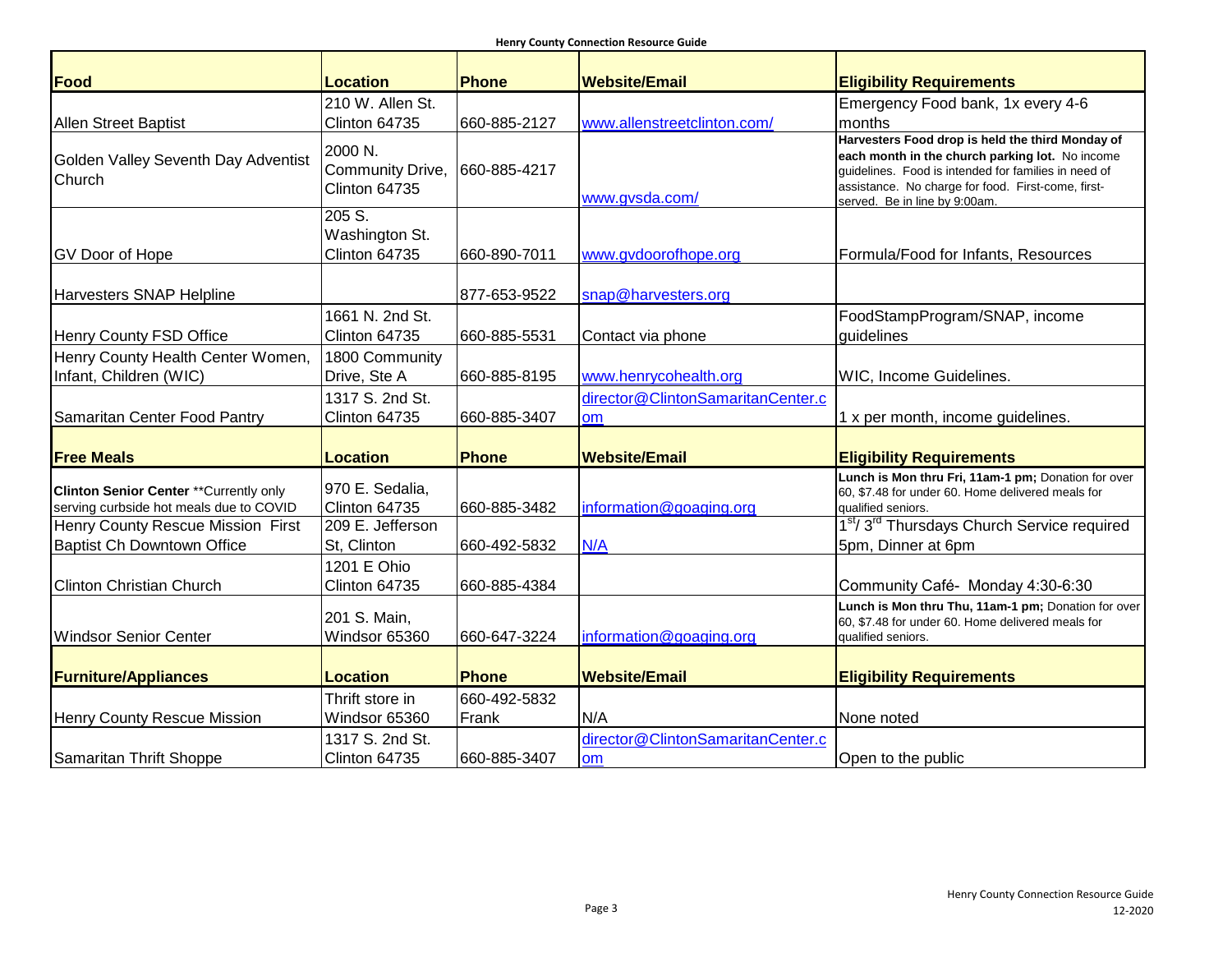| <b>Home Health Services</b>         | <b>Location</b>      | <b>Phone</b> | <b>Website/Email</b>    | <b>Eligibility Requirements</b>              |
|-------------------------------------|----------------------|--------------|-------------------------|----------------------------------------------|
|                                     |                      |              |                         | Short term physician ordered skilled         |
|                                     | 1600 N. 2nd St       |              |                         | nursing, or therapy for specific related     |
| Golden Valley Home Services         | Clinton 64735        | 660-885-5088 | www.gvmh.org            | diagnosis.                                   |
|                                     | 725 E. Ohio St.      |              | www.gvmh.org/services-  |                                              |
| Golden Valley Hospice Services      | Clinton 64735        | 660-890-2014 | hospice.aspx            | People with terminal illness only            |
| Show Me Indep Living Extended       | 211 S Main St        |              |                         | Must be 18 or older with disabilities and MO |
| Services, LLS (S.M.I.L.E.S.)        | Centerview           | 660-656-3812 |                         | Health Net (Medicaid) eligible               |
| West Central Independent Living     | No Clinton           |              |                         | Must be 18 older, Disability or chronic      |
| Solutions                           | Location             | 866-806-5191 | www.w-ils.org           | medical condition                            |
|                                     |                      |              |                         |                                              |
| <b>Housing</b>                      | <b>Location</b>      | Phone        | <b>Website/Email</b>    | <b>Eligibility Requirements</b>              |
| Antioch Hills (West Central Mo Comm | 1819 Gaines Dr.      |              |                         |                                              |
| AA)                                 | Clinton 64735        | 660-885-8200 | antiochhills@wcmcaa.org | Multi-Family Housing, Income Guidelines.     |
|                                     | 107 N. East St,      |              |                         |                                              |
| Calhoun Village Apartments          | Calhoun              | 660-694-3511 | Contact via phone       | Senior or Low Income Apartments              |
| Clinton Housing Authority-<br>Katy  | 7 Bradshaw Dr,       |              |                         |                                              |
| Trails                              | Clinton 64735        | 660-885-5852 | Contact via phone       | Senior or Low Income Apartments              |
|                                     | 1717 Gaines Dr,      |              |                         |                                              |
| <b>Clinton Manor</b>                | Clinton 64735        | 660-460-5599 | Contact via phone       | Senior or Low Income Apartments              |
|                                     | 1441 Dzf Road,       |              |                         |                                              |
| <b>Cloy Estates</b>                 | Clinton 64735        | 660-885-2556 | Contact via phone       | Senior or Low Income Apartments              |
|                                     | 106 W. 4th St.       |              |                         | Assistance finding HUD homes/ income         |
| <b>WCMCAA-Housing</b>               | <b>Appleton City</b> | 660-476-2185 | www.wcmcaa.org          | guidelines/ waitlist                         |
|                                     | 410 S. Smith St,     |              |                         |                                              |
| <b>Windsor Housing Authority</b>    | Windsor 65360        | 660-647-2363 | Contact via phone       | Senior or Low Income Apartments              |
|                                     |                      |              |                         |                                              |
| <b>Medicare Assistance</b>          | <b>Location</b>      | Phone        | <b>Website/Email</b>    | <b>Eligibility Requirements</b>              |
|                                     | 970 E. Sedalia,      |              |                         |                                              |
| <b>Clinton Senior Center</b>        | Clinton 64735        | 660-885-3482 | www.goaging.org         | Assistance with Medicare                     |
|                                     | 1800 Community       |              |                         |                                              |
| <b>Henry County Health Center</b>   | Dr, Ste A            | 660-890-8194 |                         | Speak with Dana Hall                         |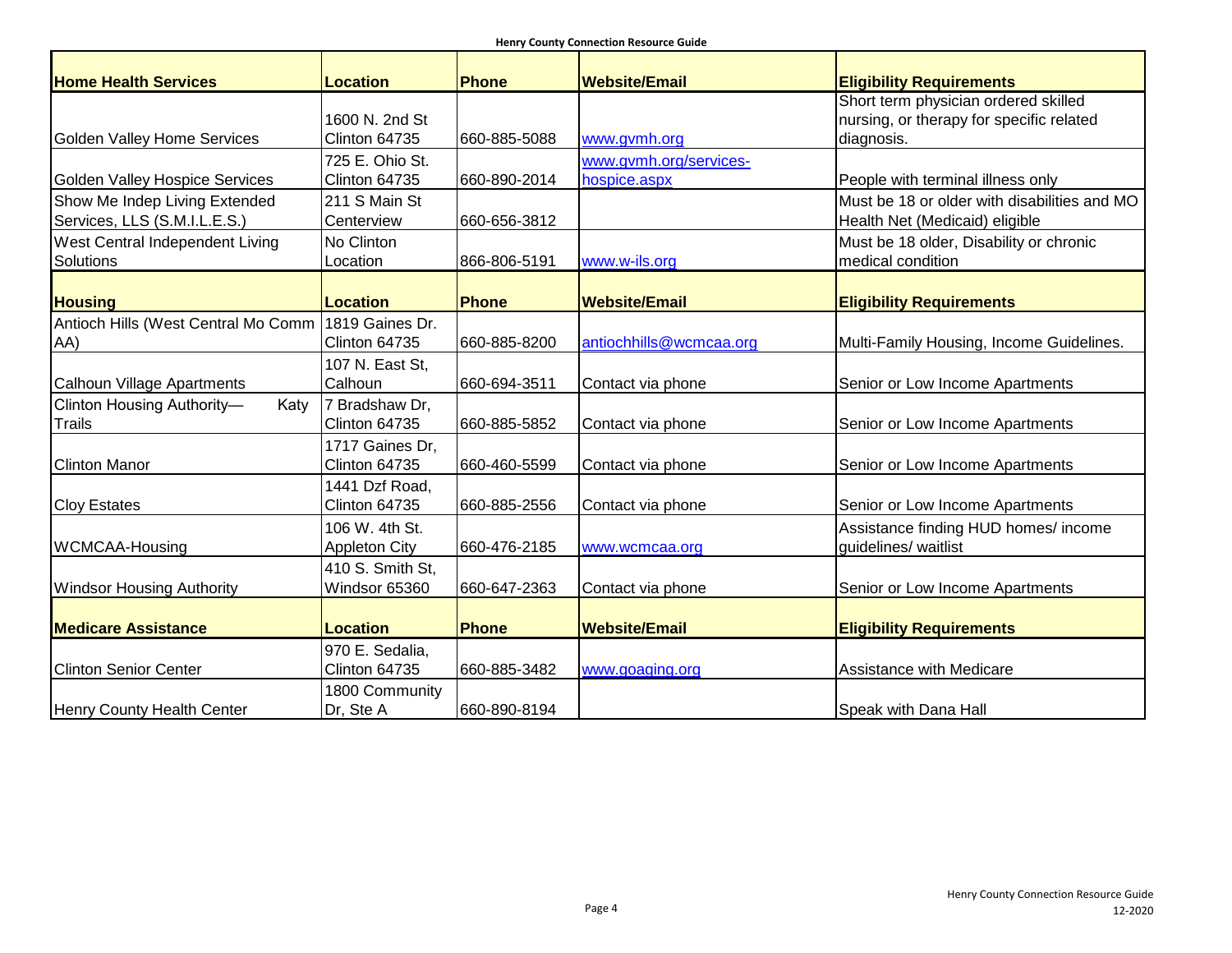| <b>Medical Equipment</b>                  | Location                       | <b>Phone</b> | <b>Website/Email</b>            | <b>Eligibility Requirements</b>            |
|-------------------------------------------|--------------------------------|--------------|---------------------------------|--------------------------------------------|
| Children & Youth w/ Special Health        |                                |              |                                 | Children&Youth, must meet eligibility      |
| Care Needs program (operated with         |                                |              |                                 | requirements. Contact person: Nancy        |
| Henry County Health Center)               |                                | 660-351-6992 |                                 | McCloud                                    |
| <b>Medical RX (prescriptions) and Co-</b> |                                |              |                                 |                                            |
| <b>Pays</b>                               | Location                       | <b>Phone</b> | <b>Website/Email</b>            | <b>Eligibility Requirements</b>            |
|                                           | 970 E. Sedalia,                |              |                                 | RX assistance for Seniors 60 and over      |
| <b>Clinton Senior Center</b>              | Clinton 64735                  | 660-885-3482 | www.goaging.org                 | ONLY.                                      |
|                                           |                                |              |                                 |                                            |
|                                           | 205 S Washington               |              |                                 | Free Pregnancy Test, STD testing, Ultra    |
| Golden Valley Door of Hope                | Clinton 64735                  | 660-890-7011 | www.gvdoorofhope.org            | sounds                                     |
|                                           | 1600 N. 2nd Street             |              |                                 | With diabetes and education on rx thru     |
| Golden Valley Memorial Healthcare         | Clinton                        | 660-885-5511 | www.gvmh.org                    | pharmacy company. 1X in 9 mo.              |
| <b>Henry County Health Center</b>         | 1800 Community<br>Drive, Ste A | 660-885-8193 | www.henrycohealth.org           | No Controlled Rx's, Call for Details       |
|                                           | 209 E Jefferson,               |              |                                 |                                            |
| <b>Henry County Rescue Mission</b>        | Clinton 64735                  | 660-492-5832 | N/A                             | None noted                                 |
|                                           |                                |              |                                 |                                            |
| <b>Physical Activity Opportunities</b>    | Location                       | <b>Phone</b> | <b>Website/Email</b>            | <b>Eligibility Requirements</b>            |
|                                           |                                |              |                                 | No cost to use indoor track or workout     |
| <b>Clinton Community Center/ Benson</b>   | 1004 E Sedalia                 |              |                                 | equipment, training to use equipment, some |
| Center                                    | Ave, Clinton                   | 660-885-2181 | www.clintonmo.com/parks-and-rec | fee classes                                |
|                                           | 1002 E Sedalia                 |              |                                 |                                            |
| Indoor Aquatic Center                     | Ave, Clinton                   | 660-885-2193 | www.clintonmo.com/parks-and-rec |                                            |
|                                           |                                |              |                                 |                                            |
| Outdoor Pool at Artesian Park             | Hudson St                      |              | www.clintonmo.com/parks-and-rec |                                            |
| <b>Antioch Park-- Clinton</b>             | North Antioch                  |              |                                 |                                            |
|                                           |                                |              |                                 |                                            |
| Artesian Softball Fields & Park           | Hudson St, Clinton             |              | www.clintonmo.com/parks-and-rec |                                            |
| Clinton Soccer Complex-- Clinton          | 500 W Calvird                  |              |                                 |                                            |
| <b>Hurt Park</b>                          | N Main & Pine                  |              |                                 |                                            |
|                                           | Sedalia St and                 |              |                                 |                                            |
| Katy Trail State Park                     | Price Ln                       |              |                                 |                                            |
| Optimist Ball Field-- Clinton             | 999 E Green                    |              |                                 |                                            |
|                                           | E Franklin & E                 |              |                                 |                                            |
| <b>Optimist Park</b>                      | Green St.                      |              |                                 |                                            |
| Paws Bark Park--Clinton                   | 1004 E Sedalia                 |              |                                 |                                            |
| <b>Wagoner Complex--Clinton</b>           | Sedalia & Price                |              |                                 |                                            |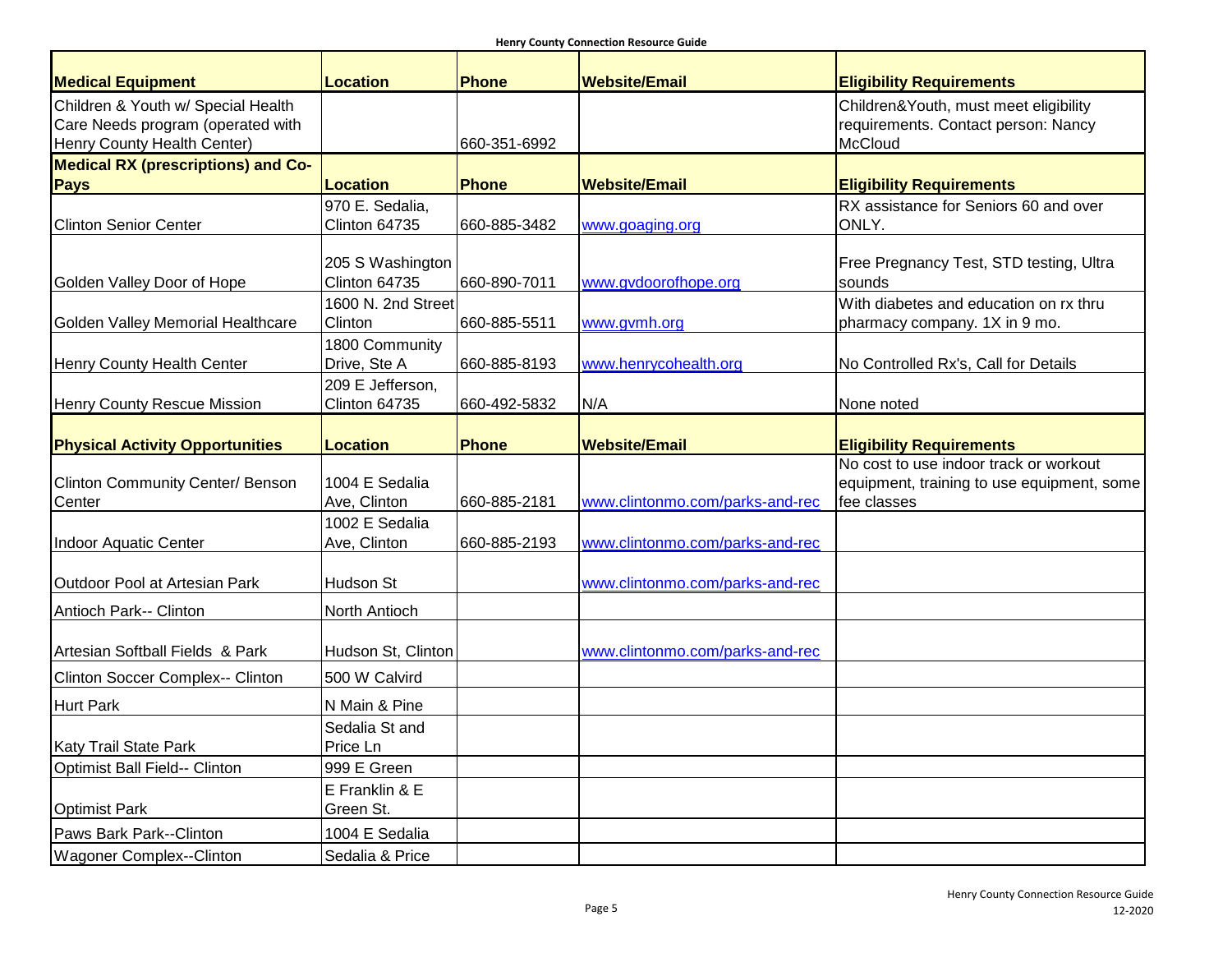| <b>Pregnancy Resource Center</b>                              | <b>Location</b>                          | <b>Phone</b>                         | <b>Website/Email</b>                    | <b>Eligibility Requirements</b>                                                                                                                                         |
|---------------------------------------------------------------|------------------------------------------|--------------------------------------|-----------------------------------------|-------------------------------------------------------------------------------------------------------------------------------------------------------------------------|
| Golden Valley Door of Hope                                    | 205 S.<br>Washington St<br>Clinton 64735 | 660-890-7011                         | www.gvdoorofhope.org                    | Free Preg. Test, Ultrasound, STI Testing<br>and Treatment, Maternity & Baby Supplies,<br>Alternatives to Abortion Program                                               |
| Henry County Health Center                                    | 1800 Community<br>Drive, Ste A           | 660-885-8193                         | www.henrycohealth.org                   | Free pregnancy testing, STI testing and<br>treatment                                                                                                                    |
| <b>Rental Assistance</b>                                      | <b>Location</b>                          | Phone                                | <b>Website/Email</b>                    | <b>Eligibility Requirements</b>                                                                                                                                         |
| Samaritan Center                                              | 1317 S. 2nd St.<br>Clinton 64735         | 660-885-8555                         | director@ClintonSamaritanCenter.c<br>om | Eviction notice                                                                                                                                                         |
| <b>WCMCAA-Community Services</b>                              | 702 E Ohio, Suite<br>16, Clinton         | 660-885-5508                         | www.wcmcaa.org                          | HCV Program, income guidelines, waitlist.                                                                                                                               |
| <b>Shelters</b>                                               | <b>Location</b>                          | <b>Phone</b>                         | <b>Website/Email</b>                    | <b>Eligibility Requirements</b>                                                                                                                                         |
| Polk County House of Hope                                     |                                          | <b>Crisis Number</b><br>417-399-6744 |                                         | Domestic Violence/Sexual Assault                                                                                                                                        |
| Golden Valley Door of Hope Maternity 205 S Washington<br>Home | Clinton 64735                            | 660-890-7011                         | www.gvdoorofhope.org                    | <b>Maternity Home</b>                                                                                                                                                   |
| <b>Henry County Rescue Mission</b>                            | 105 N 7th St,<br>Clinton 64735           | 660-492-5832                         | N/A                                     | Provide \$ for gas to get to a shelter                                                                                                                                  |
| <b>Self-Help Classes</b>                                      | <b>Location</b>                          | <b>Phone</b>                         | <b>Website/Email</b>                    | <b>Eligibility Requirements</b>                                                                                                                                         |
| <b>Golden Valley Hospice Services</b>                         | 725 E. Ohio St.<br>Clinton 64735         | 660-890-2014                         | www.gvmh.org/services-<br>hospice.aspx  | 3:00pm 3rd Thur at Clinton Senior Center<br>Grief Group. Open to community.                                                                                             |
| GV Door of Hope                                               | 205 S.<br>Washington St.                 | 660-890-7011                         | www.gvdoorofhope.org                    | Prenatal/Parenting Classes, Money<br>Management, Life Skills                                                                                                            |
| Golden Valley Memorial Healthcare                             | 1600 N. 2nd<br>Street, Clinton           | 660-885-5511                         | www.gymh.org                            | Diabetes, Cancer, Grief, Alzheimer's<br>Support, Pregnancy & Infant Loss Support,<br>Amputee & Limb Loss                                                                |
| <b>MU Extension</b>                                           | 120 E. Lincoln St.<br>Clinton 64735      | 660-885-5556                         | http://extension.missouri.edu/          | Classes On: renting, energy conservation &<br>home buying. Along with life skills such as<br>parenting, basic money management,<br>stress management & basic nutrition. |
| <b>WCMCAA-Community Services &amp;</b><br><b>Skills Up</b>    | 702 E Ohio, Unit<br>16, Clinton          | 660-885-5110                         | www.wcmcaa.org                          | Programs range from housing, employment,<br>parenting, energy conservation, stress<br>mgmt                                                                              |